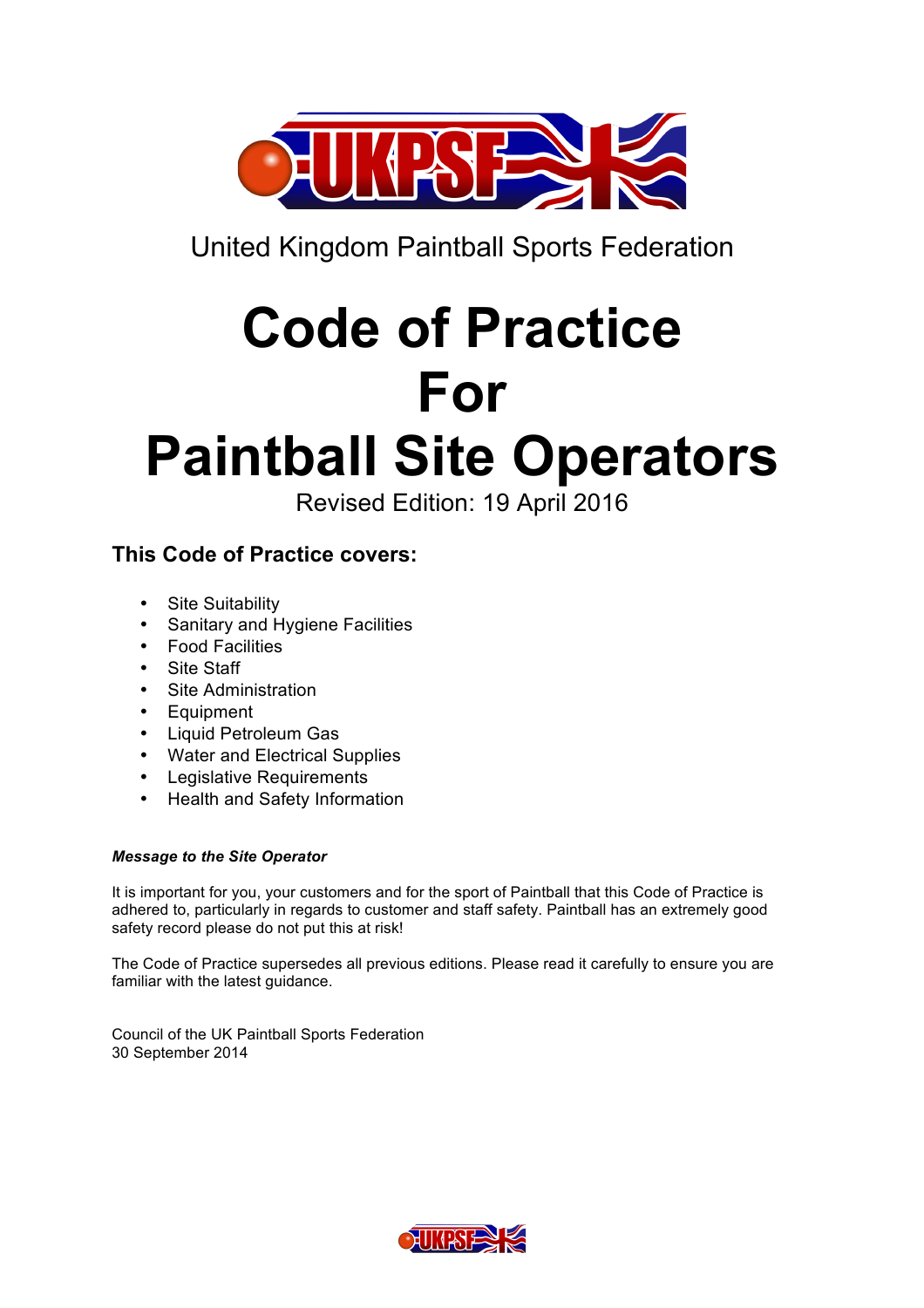#### **Site Suitability**

1.1 The site must have no public footpath or rights of way running through the playing area.

1.2 It is advisable to check with your local authority if the woodland has been designated as an "Ancient Semi-Natural Wood" (ASNW) or a "Site of Special Scientific Interest" (SSSI) these areas of woodland have legislation covering their use and planning permission must always be obtained.

1.3 The outer perimeter of the site must be clearly defined and appropriate signs erected in the absence of natural boundaries. The use of signs may be limited to days on which the site is in use.

1.4 Paintballs must not be able to reach any public footpaths, highways or rights of way adjoining the playing areas of the site. Pellet proof netting is an acceptable means of achieving this, provided it is regularly inspected for damage and it is well maintained.

1.5 The site must have at least one clearly defined (and appropriately signed) non-playing area (safe zone) into which no paintball markers are permitted. However, if paintball markers are permitted into the safe zone (i.e. during a tournament and by "walk-on" players) then, as a minimum power sources must be disconnected and a secure brightly coloured barrel plug or barrel sock MUST be used and maintained at all times within the safe zone. It is acknowledged some sites/game organisers may adopt more stringent local rules in respect to marker safety in respect of players with their own equipment and players should be required to observe such local rules.

1.6 Safe zones are the only areas of the site where participants may be permitted to remove their eye and head protection, unless the site has specific approval from their insurers for procedures that allow google breaks in the playing areas. At entrances to the playing area or exits from the safe zone there must be a sign demanding that participants wear their protective equipment, specifically eye and ear protection. At the outset of play a member of staff must be stationed at this point to ensure that this is observed and check goggle straps are secure and tight. It is suggested that a member of staff checks that goggle straps are tight at regular intervals when the players leave the safe area.

1.7 Any practice firing range (or other paintball marker testing area) must be considered part of the playing area and be appropriately signed and supervised during its use.

1.8 The following facilities must be within the safe zone:

- 1.8.1 The central administration office
- 1.8.2 First aid equipment and eye wash
- 1.8.3 Adequate sanitary facilities
- 1.8.4 Adequate changing and washing facilities
- 1.8.5 Catering facilities, if provided
- 1.8.6 Mobile or landline telephone

1.9 As far as is reasonably practicable, the playing areas of the site must be free from potential hazards, e.g. unbridged rivers, unguarded drops, cliffs and the climbing of trees should be prohibited. All hazards must be clearly marked with boundary tape and brought to the attention of the players during the safety talk and prior to the start of a game if the hazard is in the playing area.

1.10 All structures and buildings included on site must be stable, there must be a safe means of access/egress, and any windows, balconies or staircases must be suitably guarded. There are maximum heights (legal requirements) and a need for barriers when constructing features that require access by ladders, elevated walk-ways or ramps. If you are unsure about any of your structures consult your local council "safety officer".

1.11 The sides of any trenches must be shored to prevent slide or collapse, and comply with HSE guidelines pertaining to excavation.

1.12 Any tunnels must be constructed with materials of adequate strength to prevent collapse and must conform to HSE guidelines.

1.13 Site access for emergency vehicles must be maintained at all times during game days.

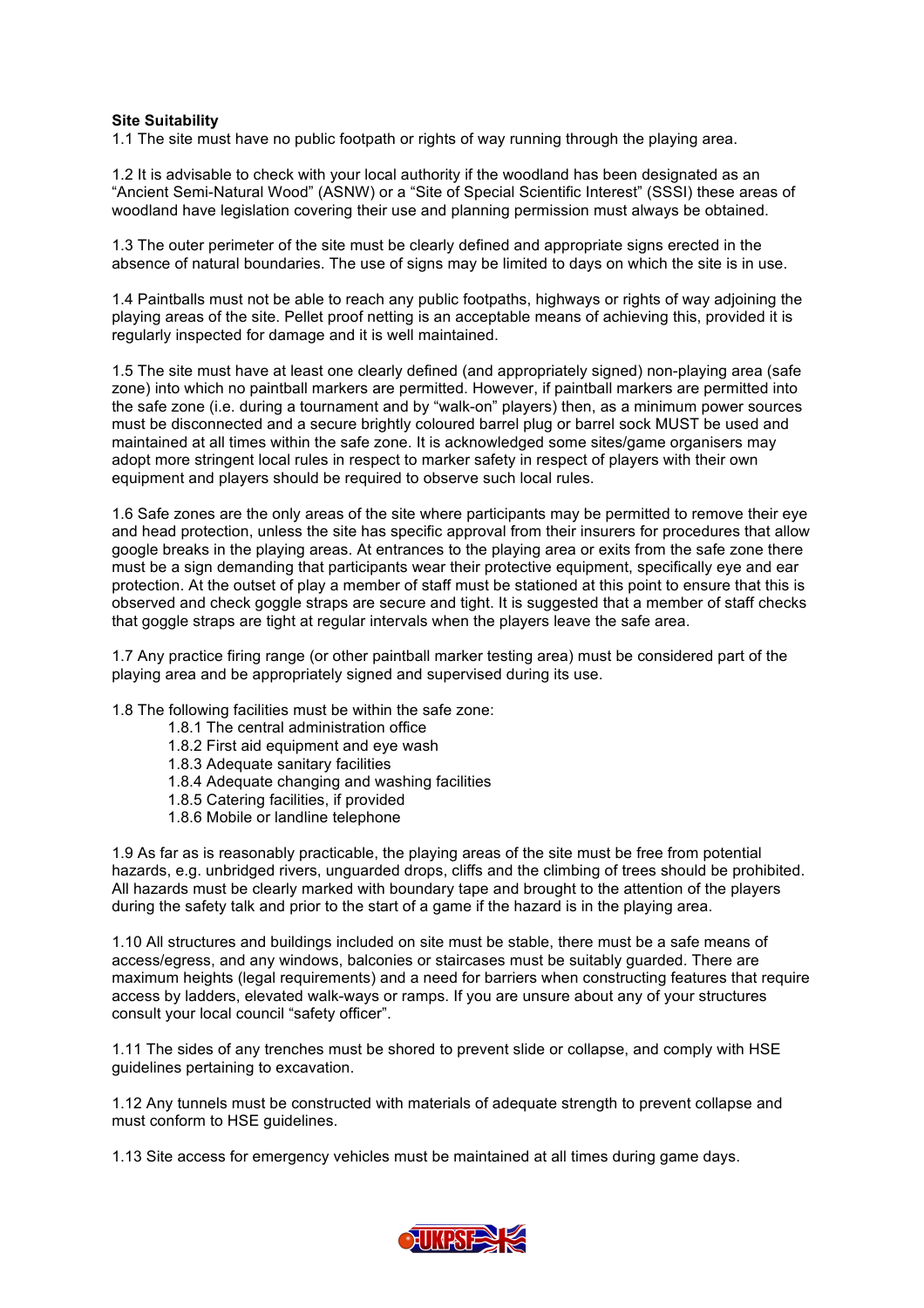1.14 Outdoor paintball sites must not operate in the hours of darkness without proper and appropriate artificial lighting to ensure the safety of customers and staff.

#### **2. Sanitary Hygiene Facilities**

2.1 Ideally, separate flushing toilets for male and female players should be available. Since most paintball is played in woodland away from essential services, suitable provision must always be made by use of chemical toilets.

2.2 Fixed, PortaCabin, mobile or similar sanitary toilet facilities must be provided for both male and female participants where possible. Drainage for these units should either be directed to a sceptic tank on site or the waste materials disposed of off-site into the main drainage system. Open latrine urinals should not be provided without appropriate hygienic drainage. If using a septic tank facility you must contact your local planning authority. Commercial serviced mobile toilet facilities are ideal as some contain hand-washing facilities and are regularly serviced every one or two weeks.

2.3 Toilet facilities must be provided on a ratio of one unit to twenty-five (1:25) participants of each sex. A suitable sealed disposable sanitary unit must be made available for female use.

2.4 Hand washing facilities must be provided for use in connection with sanitary facilities at a ratio of one hand basin to one toilet unit. An adequate supply of warm water must be provided for hand washing, soap and towel provided at each basin.

2.5 Waste water from sink and hand basins should discharge to a proper drainage system if available.

2.6 Holding tanks may be used if drainage is not available. They should be adequate in capacity and suitable arrangements must be made for emptying. They must not be emptied directly onto the ground. Any holding tank must be clearly signed.

2.7 On some sites it may be appropriate to use sludge pit excavations lined with plastic sheeting (e.g. damp proof membrane). Contents can subsequently be removed by a gully emptier. Such pits must be properly covered and fenced and local council authority obtained.

2.8 Soak-aways may be used on some sites but must be properly constructed, prepared and guarded

2.9 Site operators are responsible in the first instance for the removal of refuge to a place designated by the local authority.

2.10 It is essential to ensure that there is an adequate supply of suitable refuse containers available. Refuse bins should have close fitting lids.

2.11 Where skips are used they should be covered to minimise dispersion of contents by wind or wildlife.

2.12 Where plastic sacks are used they must be tied securely and removed from the site as soon as is practically possible. They should be stored in a safe place to avoid interference by animals, etc.

2.13 The disposal of waste by burning is permitted as long as it is performed in an approved designated area. Please note some councils will not allow burning of rubbish on site.

2.14 Accumulation of refuse, both at an individual unit and across the site, is unacceptable.

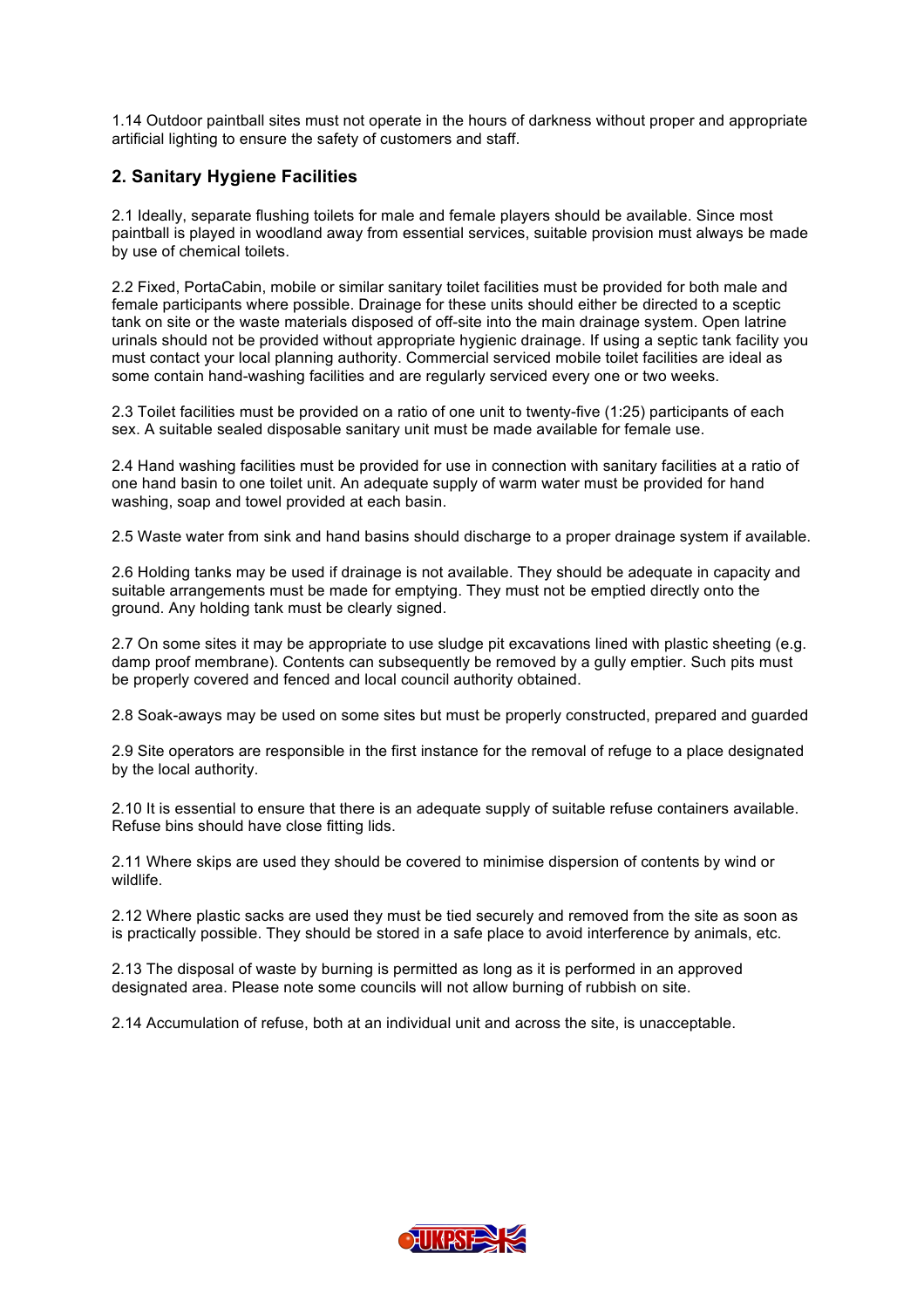#### **3. Food Facilities**

3.1 The preparation, storage and handling of foodstuffs, whether conducted on or off site, must comply with current Food Hygiene legislation. *Details and advice should be sought from your local Environmental Health Department.* 

The following guide applies to any event with mobile or outside catering:

3.2 Ensure that deliveries of food only take place after suitable storage facilities have been provided.

3.3 All food containers must be clean and capable of protecting food from risk of contamination. Cardboard and wooden boxes are not suitable containers for fresh food ready for consumption.

3.4 It is acknowledged that the main problem facing catering on site is the provision of storage facilities that adequately protects food and maintains safe temperatures. The following points should be considered:

3.4.1 Adequacy of storage and serving facilities

3.4.2 Separation of raw and cooked foods

3.4.3 Clean containers that are capable of being readily cleaned.

3.4.4 To minimise the risk of contamination storage of food 24" above the ground is a minimum requirement.

3.4.5 Wherever possible stainless steel work surfaces should be used which can be cleaned using a proprietary work surface cleaner.

3.5 At all times high risk products must be kept below 5°C or above 70<sub>0</sub>C.

3.6 Ideally food should be prepared just prior to serving rather than many hours in advance. When this is not possible the food should be prepared in small batches and kept at temperatures specified above.

3.7 Keep raw and cooked foods separate at all times by using different containers and ensure that they are covered. It is vital to exercise high standards of personal hygiene in order to prevent contamination of foodstuffs. Rules to follow are:-

3.7.1 Correct hand washing must be carried out prior to commencing any food handling duties 3.7.2 After handling any raw foods and prior to handling any other foods always wash your hands.

3.7.3 Hands must always be washed after using the toilet.

3.7.4 Food handlers must not handle food excessively and, wherever possible tongs/utensils and disposable latex type gloves should be used.

3.8 Smoking in an area where there is food and drink is handled is not permitted.

3.9 Clean protective clothing should be worn. This should be sufficient to cover external clothing.

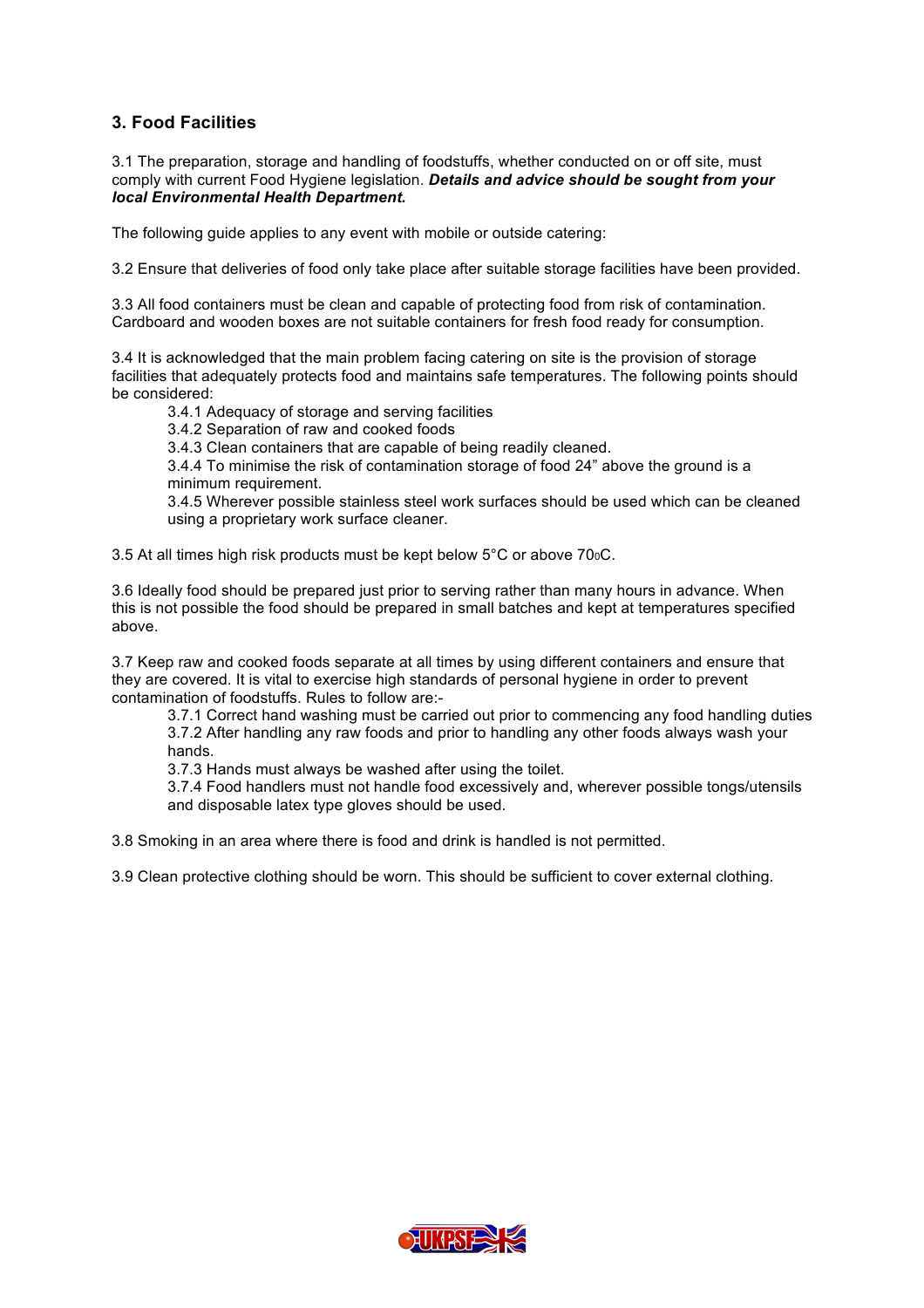#### **4. Site Staff**

4.1 A minimum of two site staff should be on site to supervise play on game days and a ratio of one member of staff to every fifteen participants (1:15) should be maintained other than in exceptional circumstances.

4.2 All site staff must be trained in the supervision of paintball games relevant to the area of responsibility and records kept of their experience and training. The minimum age for a marshal is 16 years old. (It is recommended that all marshals attend one of the UKPSF Marshal Training Courses.)

4.3 All staff must wear easily recognisable uniforms (e.g. fluorescent tabards or bright coloured marshalling shirts).

4.4 All site staff must be familiar with an emergency procedure in the event of player injury or similar occurrence.

4.5 An adequate system of communication must be maintained between staff on the playing field and the staff in the safe area. They must be able to call a stop to play in the event of an emergency. (Radio communication is recommended).

4.6 At least one member of staff on each game day must be qualified in first aid to a minimum Red Cross, St. Johns or St. Andrews Ambulance level (appointed persons) or attend the UKPSF first aid course or any other approved course in First Aid to the earlier standards or higher. First Aid certificates should be available on site.

4.7 Any injuries requiring treatment by a First Aid qualified member of staff should be recorded in an appropriate accident record book. Pre-printed books are available for this purpose to ensure all relevant details are appropriately recorded.

4.8 There should be a central administrative office that is clearly signed where participants can find a member of the site staff to deal with any queries.

4.9 The use of material enhancements to games such as smoke/fog generators and canisters must not be detrimental to the site or the neighbouring environment or the safety of participants and appropriately trained staff must properly supervise their use. (Please check if your insurance company allows the use of smoke or paint grenades and if they can be sold to customers).

4.10 Smoke and paint grenades or thunder-flashes sold on site should not be taken off-site by customers at the end of an event. Pyrotechnics cannot be sold to any person under the age of 18 years.

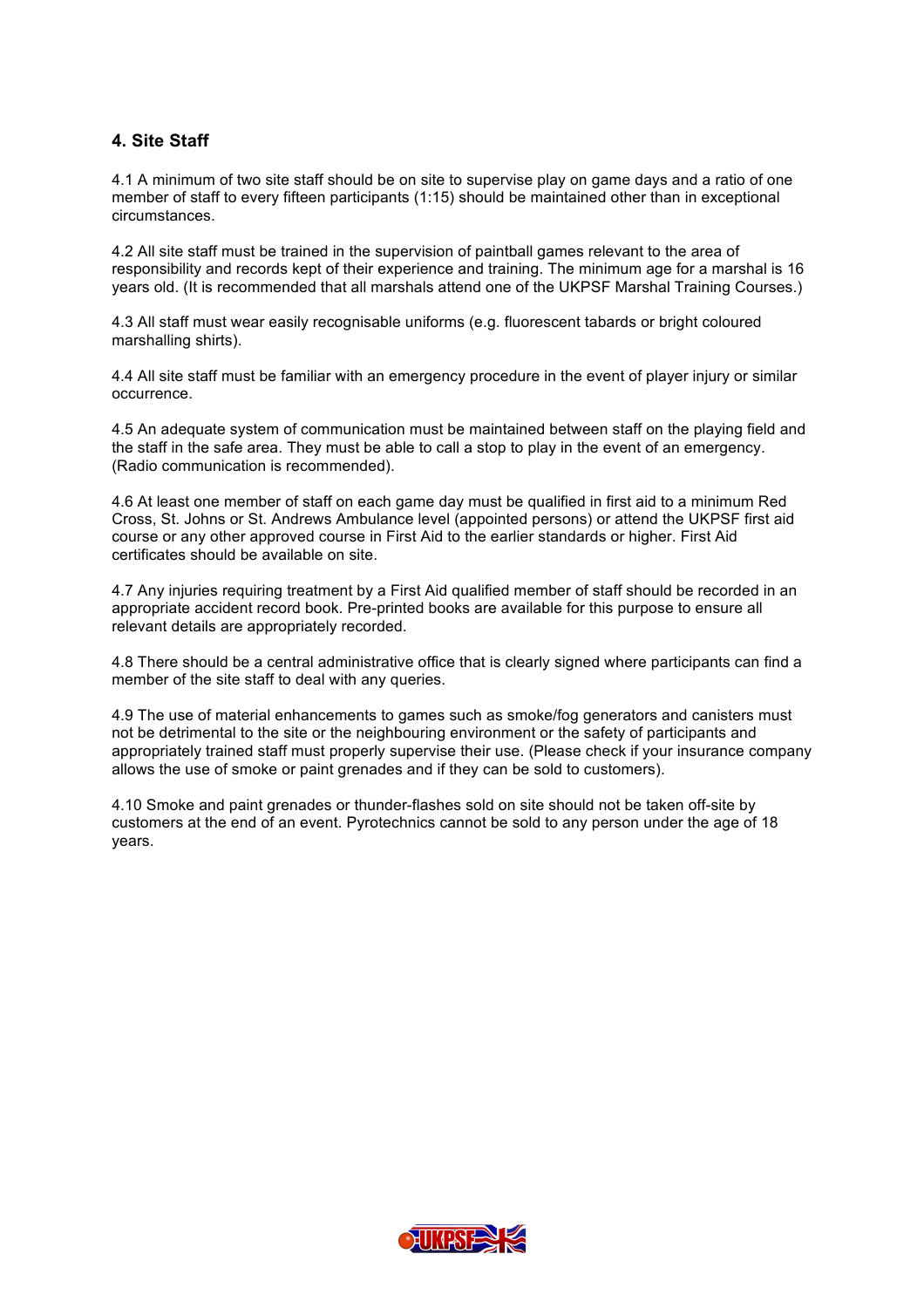#### **5. Site Administration**

A comprehensive safety briefing must be given orally to all participants prior to the commencement of play, whether or not they have previous experience of paintball games. This briefing must include:

a) The safe use of all equipment, in particular the correct use and wearing of masks, and the correct use of paintball markers.

b) A clear description of the safe zone and playing areas.

c) Attention drawn to any particular hazards on the site, such as natural obstacles or areas designated out of bounds for conservation or safety reasons.

d) An introduction to the site staff.

e) The rules of the games.

f) No physical contact allowed between participants during games.

g) Make customers aware that paintballs can cause a bruise and cut the skin if paintballs are fired at close range and specify any safe firing distances observed on site.

h) Ask participants if they suffer from epilepsy, asthma or other medical conditions that might require medical attention during a paintball game.

j) reporting any incidents involving injury as soon as possible to a member of staff.

5.2 Immediately outside the safe zone, an interim storage facility must be provided for participants to deposit their paintball markers before entering the safe zone (eg 'Marker Board', 'Gun Rack','Armoury' or similar). A member of staff must supervise the collection and issue of paintball markers at this point.

5.3 If privately-owned markers are permitted on site, they must be brought to the attention of the site operator and chronographed regularly during the day under supervision from trained staff.

5.4 If privately-owned paintball masks are used, they should be checked to ensure their integrity, be designed for paintball use and be CE marked.

5.5 A separate area for participants with privately owned markers ("walk-ons") to enable them to service their markers between games should be provided outside of the main safe zone, otherwise their markers should be racked with the site markers.

5.6 A record must be kept of the number of paintball markers handed out to participants and checked in at the end of play. Should a marker be misplaced or stolen the Police must be informed immediately.

5.7 Protective equipment must be worn by participants, site staff and spectators at all times whilst in the playing areas (ie anywhere on the site outside of the safe zone).

5.8 So long as players are wearing appropriate head protection as outlined elsewhere in this Code of Practice, and that the manufacturer's guidance on paintball use is followed, the practice of allowing headshots is at the discretion of individual sites.

5.9 A telephone must be provided on site for emergency use.

5.10 A telephone number and location of the nearest casualty unit must be visibly displayed in the safe zone together with map co-ordinates of the site to direct emergency services should the need arise.

5.11 No person between the ages of fourteen and sixteen years of age must be allowed to participate in paintball games without parental consent. Twelve to thirteen year olds may participate with parental supervision but as a site operator you MUST check with your insurance company with regards to age limits. (Some will now allow 11 year olds who are in Year 7 at senior school) It is suggested that the parent/ guardian countersigns the insurance waiver to confirm that the junior player has attended the safety briefing and that the parent/guardian has also attended the briefing and understands the risks involved in playing paintball. It is also suggested that a parent/guardian stays on the site during a paintball event in case of an emergency. (You are not a child minding service).

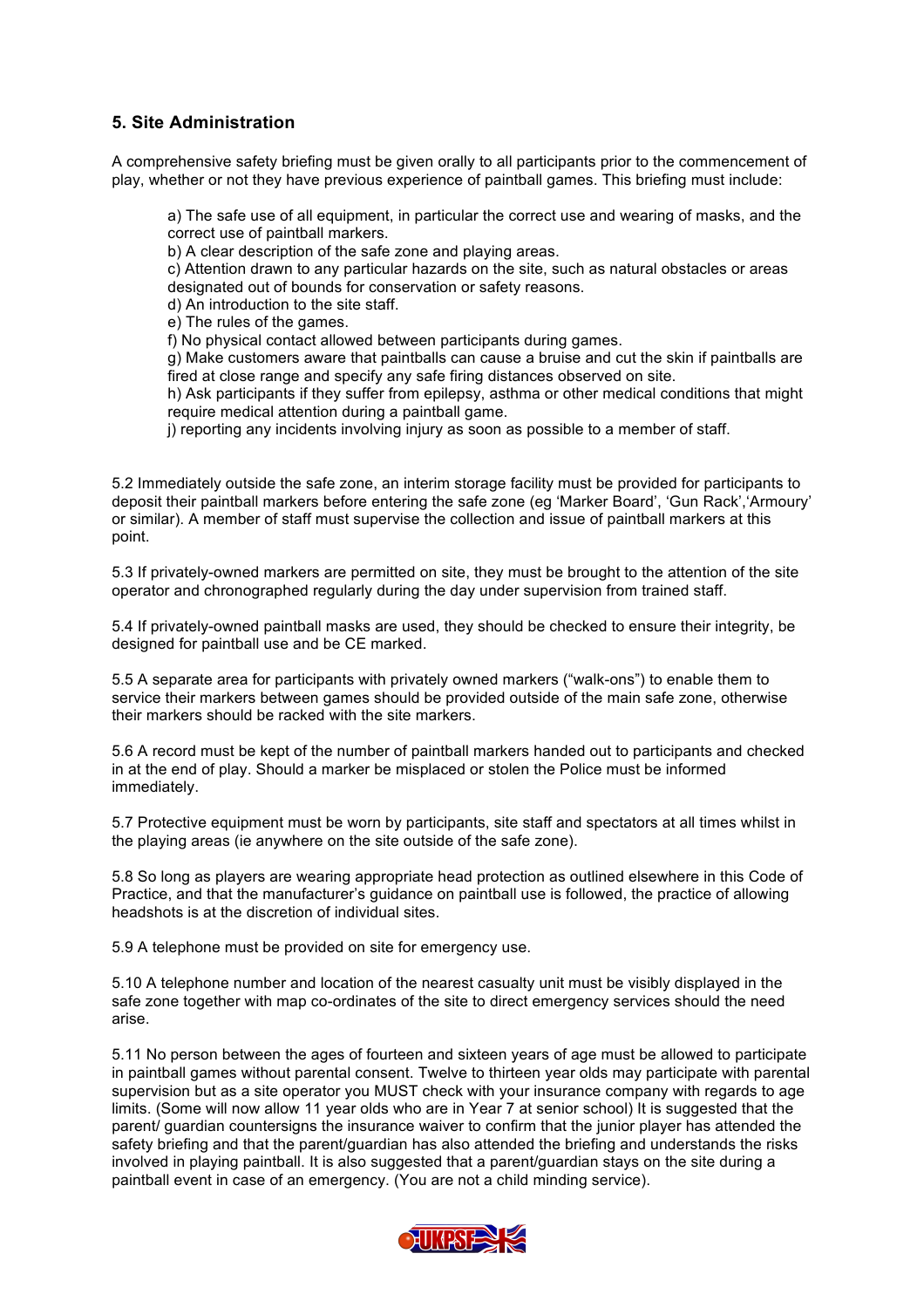5.11 No person under sixteen years of age may be allowed to participate in paintball games without parental consent. As a site operator you MUST check with your insurance company with regards to age limits, and comply with any provision of your insurance in respect of players under the age of 16. A parent, guardian or other responsible adult MUST countersign the insurance waiver/registration form to confirm the presence of the junior player, to confirm the age of the junior player and that the junior player has attended the safety briefing and that the parent/guardian/responsible adult has also attended the briefing and understands the risks involved in playing paintball. It is also suggested that a parent/guardian either stays on the site during a paintball event in case of an emergency, or that they leave a contact telephone number on which they can be contacted in the event of an emergency.

5.10 A person who appears to be intoxicated, whether by alcohol or drugs, must not be allowed to participate in paintball games. Alcoholic beverages must not be sold on site without a license to sell alcohol and only sold when the purchaser's has finished play and removed all protective clothing or equipment.

5.11 Anything deemed by staff to be an offensive weapon must not be allowed in the playing area.

5.12 The site, specifically playing areas and structures must be inspected prior to the commencement of play for the safety of participants. Should any area or structure be considered unsafe, participants must not be permitted to use them until they are made safe.

5.13 Where practicable the site should be re-inspected following a day's play to ensure that it is left safe and free from refuse, drinks cans and any discarded paintball equipment.

5.14 A full first aid kit must be available at all times the size of the kit must be comparable to the number of customers on the site. The site must have an accident report book, which must be correctly filled in at the time of every incident that requires the use of first aid equipment, medical attention or if an ambulance/paramedic vehicle attends. All serious injuries must be reported to your insurance company and major injuries i.e. admissions to hospital, if known of, must be reported to the Health and Safety Executive by the quickest practicable means. Form F2508 must be completed and sent to the HSE within 10 days of an accident where the person injured is admitted to hospital. They will decide if further investigation is required. You must be aware of the RIDDOR regulations with regards to reporting of accidents and incidents.

#### 5.15 **ALL paintball site operators must have public and employers liability insurance**

5.16 ALL paintball site operators must carry out a risk assessment in accordance with HSE requirements.

5.17 Sites are reminded that as part of the Duty of Care to staff, customers and others present on site, behaviours that put the safety of these people at risk is not to be tolerated. Should such behaviour – including but not limited to physical violence – occur, event organisers and site operators should note the details of any offenders and the circumstances and sent a report to the UKPSF. The UKPSF reserves the right to ban offenders for any period of time from attendance at UKPSF recognised sites and events. In such circumstances sites and event organisers will be notified and are expected to observe any ban that may be imposed.

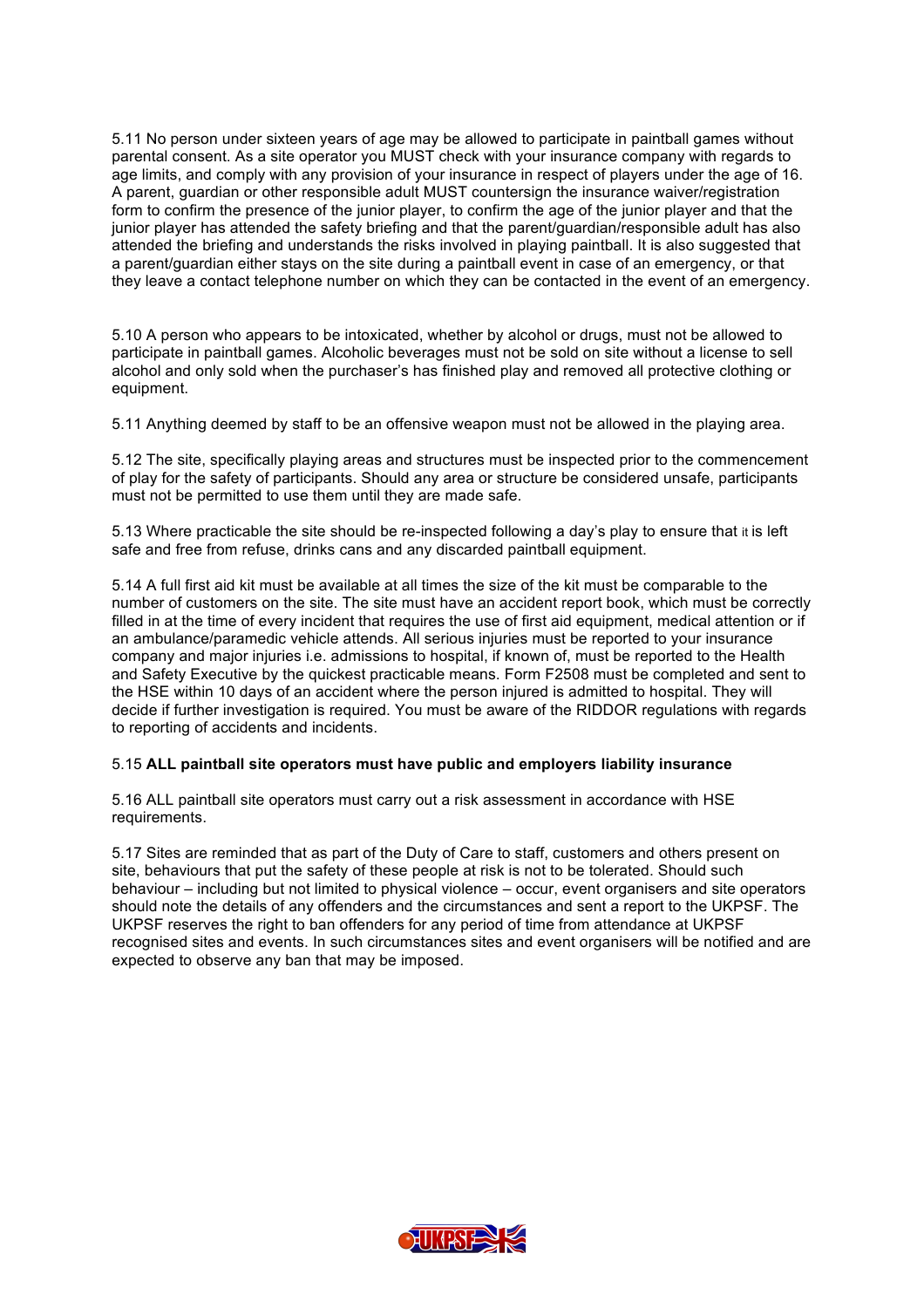#### **6. Equipment**

6.1 All paintball markers used and/or permitted on site must be designed only for the purpose of firing paint pellets (paintballs) manufactured for use in paintball markers. Markers should carry a CE approval mark.

6.2 Paintball markers must conform to Home Office guidance:

6.2.1 The maximum kinetic energy (measured as close as is practicable to the muzzle of the gun barrel) of a paint capsule which can be fed through and discharged via the normal operating mechanism of the gun shall not exceed 6 foot pounds in the case of a pistol or 12 foot pounds in the case of a weapon designed to be fired from the shoulder. 6.2.2 The contents of the capsules should be non-toxic and non-irritant, otherwise the weapons and the capsules might be regarded as prohibited weapons under the provisions of Section 5(1)(b) of the Firearms Act 1968. 6.2.3 Furthermore the paintball marker must not be designed to discharge two or more

paintballs if the trigger is pulled once. (i.e. fully automatic).

6.3 Records relating to paintball markers must be kept by the site operator. These records must include regular details of muzzle velocities by chronographing and general maintenance of the equipment, specific to each marker.

6.4 The site operator must provide/ensure all participants and staff with/have safety equipment designed and manufactured for the protection of eyes and ears in paintball games (i.e. goggle systems and lenses). Such protection should carry a CE approval mark. All goggle systems must provide mouth, nose and ear protection It is suggested that a Balaclava, snood or similar is supplied/worn to provide extra protection.

6.5 All masks systems must contain a faceplate and ear armour and should not be modified from the manufacturer's specification. All lenses must be cleaned and inspected after a game and inspected before being supplied to the customer. Any cracked or badly scratched lenses MUST be replaced.

6.6 Clean overalls or similar should be available for use by participants. If participants are wearing their own outer clothing, it should cover as much exposed skin as would a coverall.

6.7 All safety equipment, in particular goggles and lenses, must be regularly inspected for damage and maintained in good order by the site operator. Records must be kept to detail proper maintenance of safety equipment.

6.8 Compressed air and liquid C02 cylinders must be secured in two places and in an upright position. They must be stored in an area, which is set aside from participants. Trained staff must only undertake refilling of paintball markers/bottles from cylinders. No member of the public must be allowed to attempt this task. When filling bottles, masks and gloves must be worn.

6.9 Adequate fire-fighting appliances must be provided and maintained on site in readily accessible positions.

6.10 A chronograph for the testing of paintball marker velocities must be positioned by or near the range for the use of any player or member of staff if needed. A record of maintenance and battery changes should be kept. The chronograph should be checked in line with other chronographs at regular intervals to ensure accuracy.

6.11 All compressed air cylinders must conform to the relevant standards and any testing required carried out at regular intervals (See UKPSF Fact sheet 2)

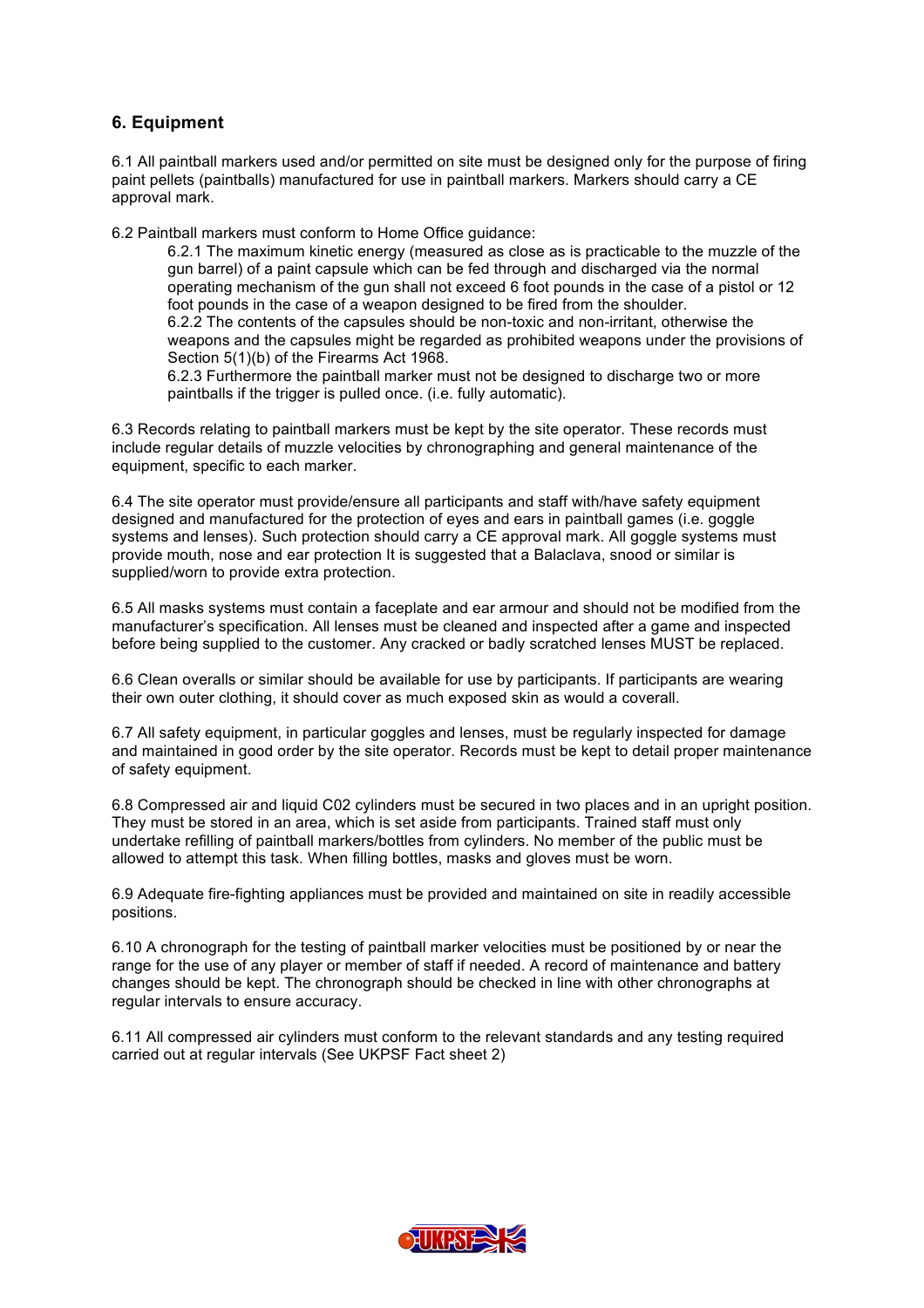#### **7. Liquid Petroleum Gas (LPG)**

7.1 These guidance notes have been condensed from the Health & Safety Executive publication CS4 "The Keeping Of LPG In Cylinders" to which you should refer if you use LPG.

7.2 All gas cylinders must be treated with caution whether they are full or empty.

7.3 Cylinders must be:-

- 7.3.1 Securely fixed to the structure with the valve uppermost.
- 7.3.2 In a well-ventilated position
- 7.3.3 Protected from tampering or accidental damage.
- 7.3.4 Away from and below any source of ignition.
- 7.3.5 Fitted with automatic cut-off valves.
- 7.3.6 Identified by a suitable sign "LPG Highly Inflammable".
- 7.3.7 Away from serving hatch.
- 7.4 Pipes and fittings

7.4.1 Must be as short as possible. If copper is used it must not be placed where the temperature can exceed 100°C.

7.4.2 Must be provided with appropriate compression or screw fitting. Slip-on rubber hosing without any means of securing is not acceptable.

7.4.3 Must be protected from abrasion or mechanical damage. Where there is such a risk armour plated or reinforced hosing should be used.

7.4.4 Flexible tubing must be as short as possible and should be provided with internal threaded ends or crimped to fix it to the appliance.

7.5 Appliances must be sited so that they do not create a fire hazard.

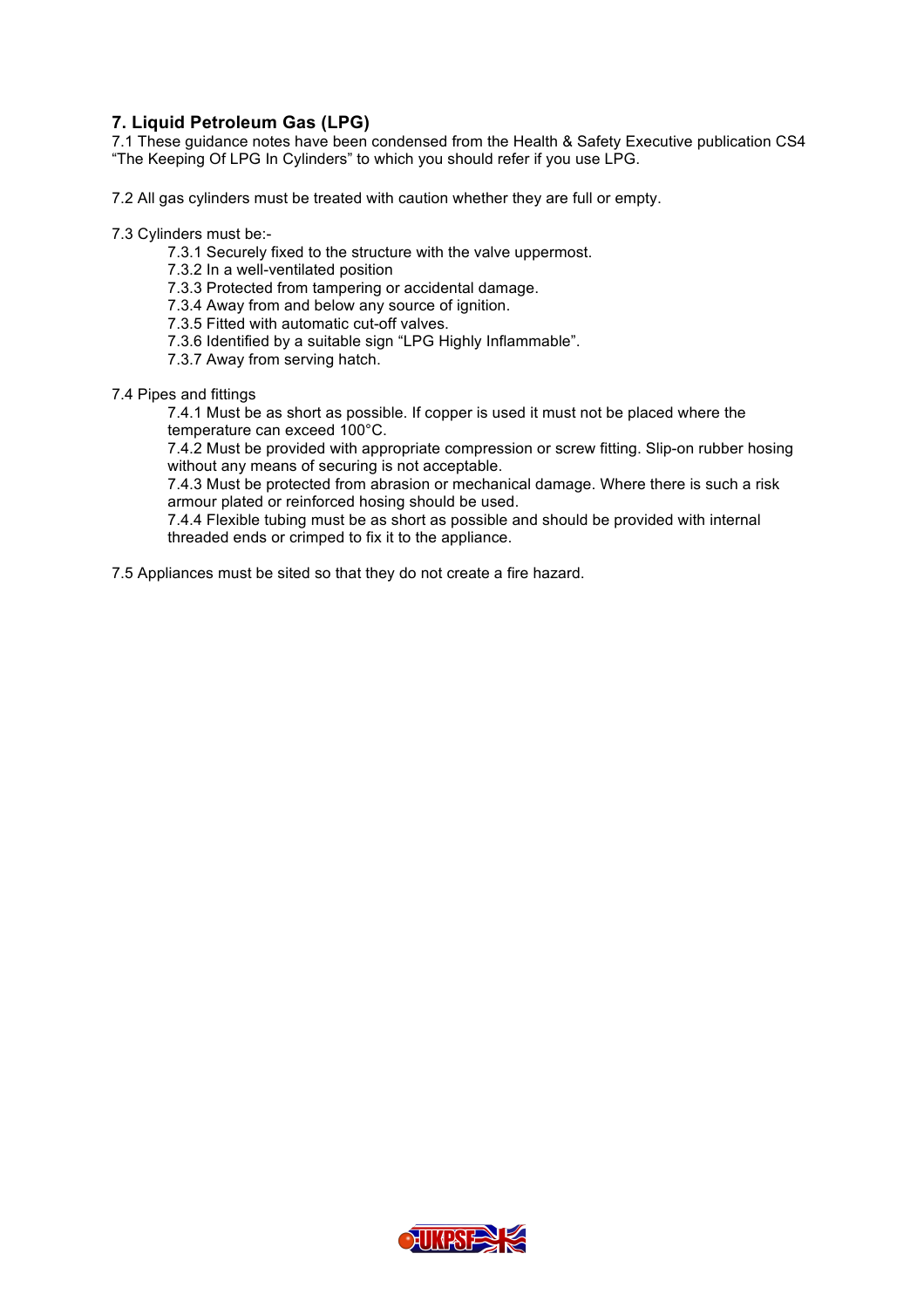#### **8. Water & Electrical Supplies**

#### **WATER**

8.1 There must be an adequate supply of clean water on site.

8.2 Wherever practicable mains water should be provided.

8.3 At sites where no mains water is available consideration should be given to the type of water storage tanks or containers used (i.e. structure, condition and cleanliness must be satisfactory). They must be capable of proper disinfection.

8.4 The provision of water tankers or bowsers should be considered.

8.5 The methods for filling water tanks or containers must be carefully considered ensuring that contamination does not occur.

8.6 Where possible, water from a stored supply should be pumped or gravity fed to the point of use.

#### **ELECTRICAL**

8.7 Where practicable permanent mains electricity should be provided for lighting and power.

8.8 Electrical appliances should be protected from the weather, physical damage and interference.

8.9 All appliances MUST be protected by residual current devices.

8.10 Cables and flexes should be fitted so as to avoid tripping hazards.

8.11 Where mains electricity is not available the use of generators is advised. Care should be taken with fuel stocks. In addition consideration should be given to the potential for noise nuisance. Suitable screening may be required.

8.12 Where generators are used sufficient 'back-up' facilities are necessary.

8.13 All electrical work must be carried out by a competent electrician (to LEE regulation standard

8.14 All electrical appliances used on a paintball site must be tested and a certificate issued by an electrician

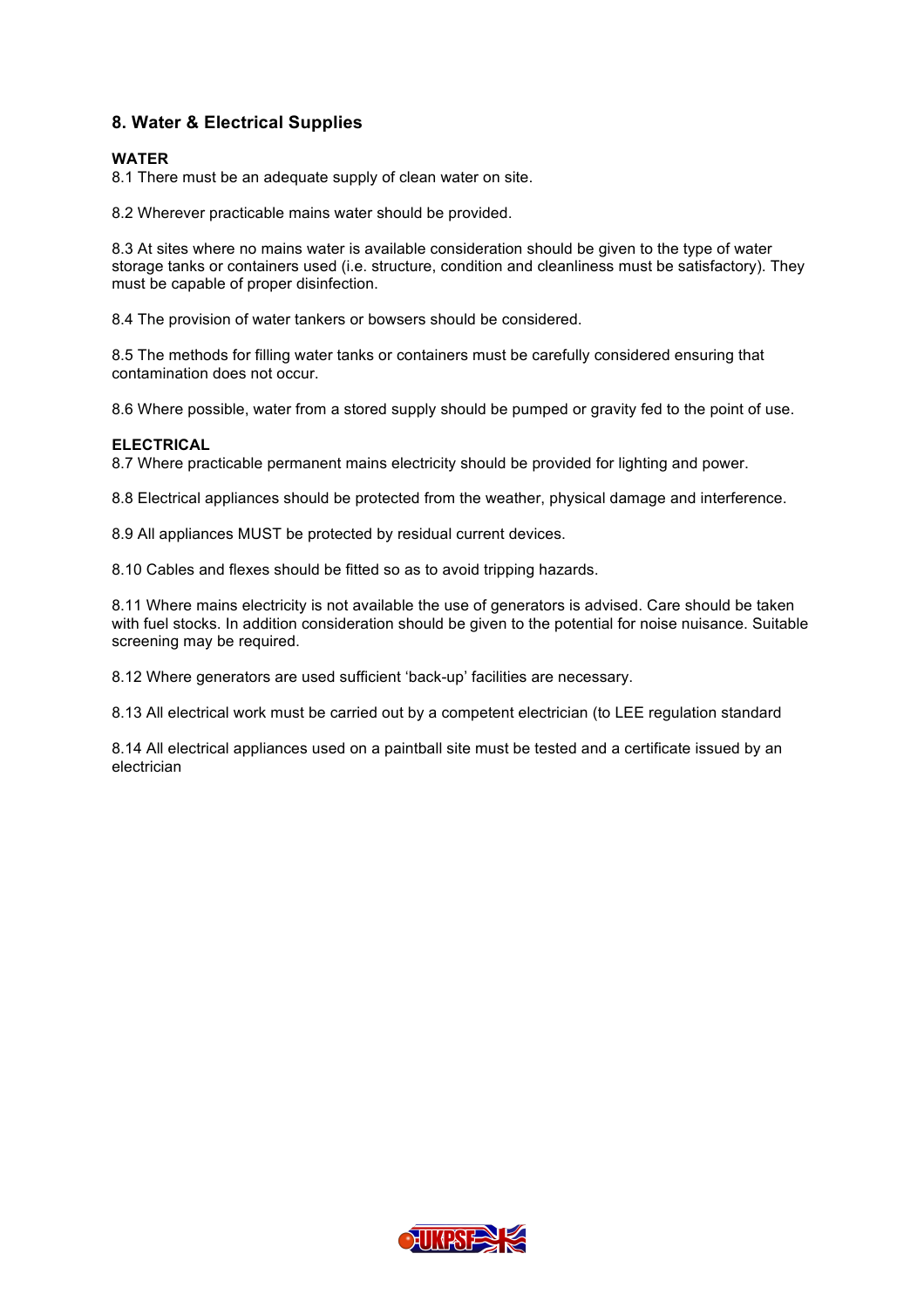#### **9. Legislative Requirements**

9.1 A full record must be kept by the site operator of any incidents involving participants, members of staff or spectators which results in the need for medical treatment. This record must include the date, time and circumstances of the incident/injury, name and address of person(s) involved, the action taken, and the name of staff on site at the time. Certain types of injury are statutorily reportable to the local authority under the Reporting of Injuries, Diseases and Dangerous Occurrences regulations 1985. A supply of form F2508 should be kept on site in the event of a reportable injury occurring. These can be obtained from your local HMSO bookshop.

9.2 As an employer or self-employed person there are duties placed upon the site operator by the Health and Safety at Work Act 1974. It is important that you are aware of these duties. The employer must produce where there is five or more employees a written safety policy and risk assessment statement. This is a legal requirement and one, which applies to all businesses.

9.3 The Health and Safety (Information for Employees) Regulations 1989 require employers to provide their staff with a poster entitled 'Health and Safety Law-What you should know' and which should be displayed in a prominent position at all times. Alternatively, provide each member of staff the corresponding leaflet to keep. This contains the same information as the poster. Both leaflets and the poster can be obtained from any HMSO Bookshop.

9.4 A copy of your Employers Liability Insurance Certificate should be on display at all times in a prominent position.

9.5 Your attention is drawn to the Violent Crime Reduction Act (VCRA) 2006 and the provisions therein, in particular to sections relevant to Realistic Imitation Firearms (RIFs). Paintball markers fall outside the provisions of the VCRA, other than when they are considered to be a RIF.

9.6 Your attention is drawn to the need to address Child Protection issues and the need to have a Child Protection Policy in place. In this regard the UKPSF recommends that

- players under the age of 18 are accompanied by two members of staff to ensure appropriate chaperoning;
- at least one of them has undergone a Criminal Records Bureau (DBS) check;
- staff have regard to the potential risk from members of the playing group, as well as from staff;
- staff recognise Child Protection extends beyond physical risks to include psychological risks, for example, bullying;
- staff have an absolute duty to report any issues of concern to their line manager who in turn should notify the appropriate authority, usually the police.

Where you are staging events for 'own gunners' your attention is drawn to the Player Code of Conduct and the expectation that participants in such events are reminded of the behaviours expected to comply with Child Protection, both physical and mental, including bullyinig.

9.7 Trade & Site operators are reminded of their duties under the Equality Act (201) as amended and the need to have in place an Equality and Diversity Policy for their enterprise.

9.8 Whilst this Code of Practice aims to be up-to-date and comprehensive (and is amended accordingly from time to time), it is the site owner/operator's absolute responsibility to be aware of any additional, amended or new legislation affecting their activities. Compliance with this Code of Conduct would not absolve site owner/operator's from responsibility under such legislation.